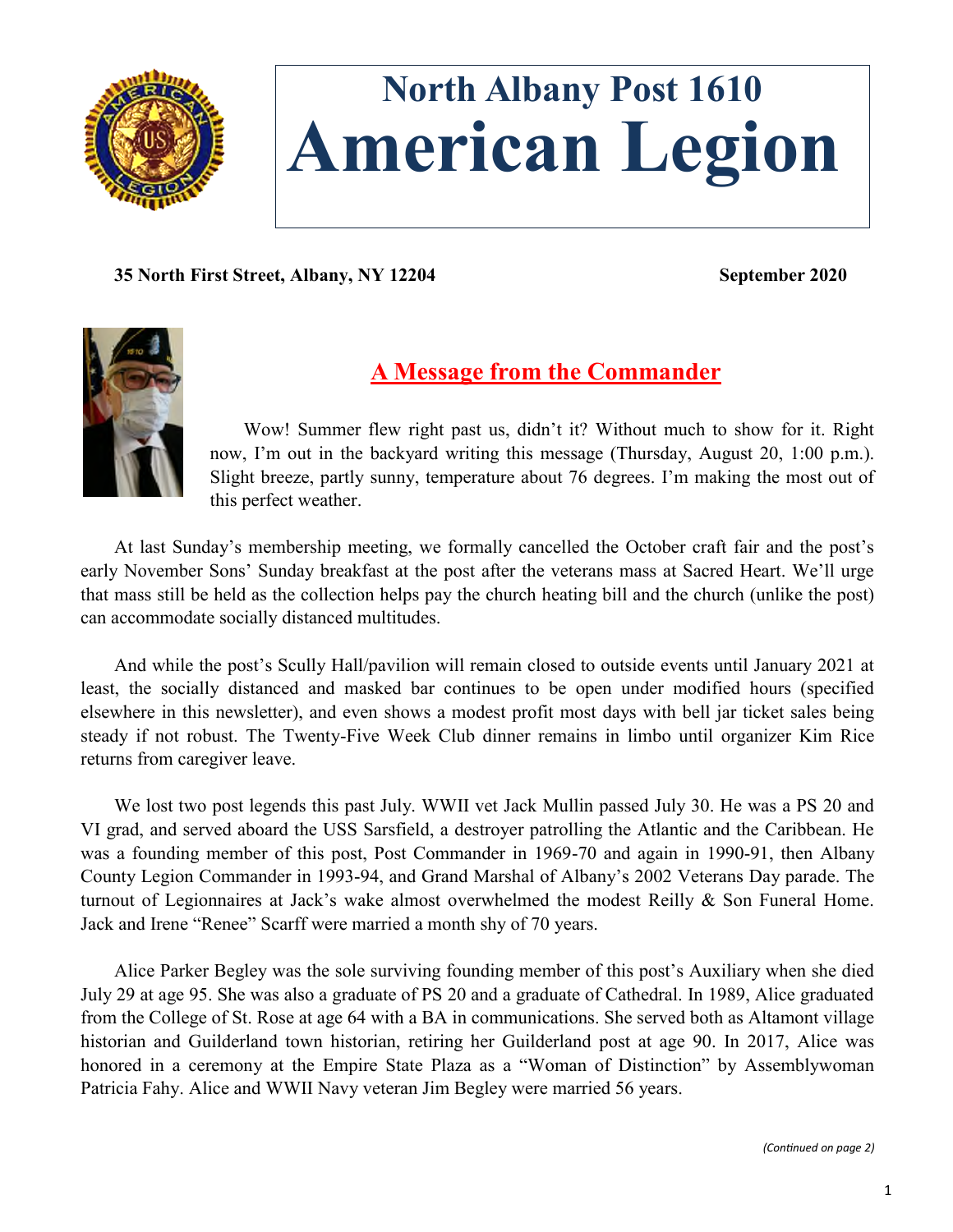When I was a young vet, I remember the small number of WWI vets who departed us one by one until there was none. That's where we are now with our WWII and Korean War vets and Auxiliary members. Which leaves us old Vietnam Era vets to run the post because I'm not seeing any Desert Storm, Enduring or Iraqi Freedom post members at the bar. Sad.



**Lawrence Wiest Commander**

### **Membership News**

To date (24 August), sixty-four members have renewed their membership and we have one new member, Mr. Jeffery Miller. Welcome!

Twelve members have renewed their membership online! All members needing to renew their membership are encouraged to renew online. Go to [Mylegion.org](https://www.Mylegion.org) to set up an account.

We are off to a good start. Thank you to those who have already renewed. We look forward to hearing from all others.

> **Respectfully submitted, John Sacca Membership Chair and Bookkeeper**

## **Auxiliary News**

My September welcome letter with meeting schedule is in the mail. If you do not receive this week, please let me or Sheila know so we can double check your address in our records. You will see in the meeting schedule that I am going to do a virtual Zoom meeting on September 15 at 7:00 p.m. Watch for my email in your inbox with the link. Hope many of you can attend.

Jan has started getting dues for this year. Please think about sending yours in soon to her at 1160 New Scotland Rd., Albany, NY 12208. Senior dues are still \$25 with Past President's an additional \$5. Juniors are \$8.00. You can also drop off at the Post in an envelope addressed to the Auxiliary. If no one is there, just put thru the mail slot.

The National Auxiliary is offering ALA Academy classes. They are free and open to all. Just go to [alaforveterans.org/ala](https://www.alaforveterans.org/ala-academy)-academy and sign up. You can do at your own pace and there are many courses available; i.e., leadership skills, why branding matters, fundraising tips, Girls State information, just to name a few.

> **Yours for the Auxiliary, Judy Benner President**

## **Chaplain's News**

### **Deceased**:

John "Jack" Mullin, Legionnaire - July 30, 2020 Alice C. Begley, Auxiliary - July 29, 2020 Mike Kindlon, Limericks - July 29, 2020

### **Sick Call**:

Dorothy Curran, Auxiliary

If you know of anyone who is sick or has passed, please contact our Chaplains Charles Lossi at 518-438-6336 or JoAnn DeLisle at 518-426-8463 or [jodee4444@hotmail.com.](mailto:jodee4444@hotmail.com) Or, newsletter editor Gretchen Riley via [ghodges220@yahoo.com](mailto:ghodges220@yahoo.com) or at 518-526-8753.



**POST EVERLASTING**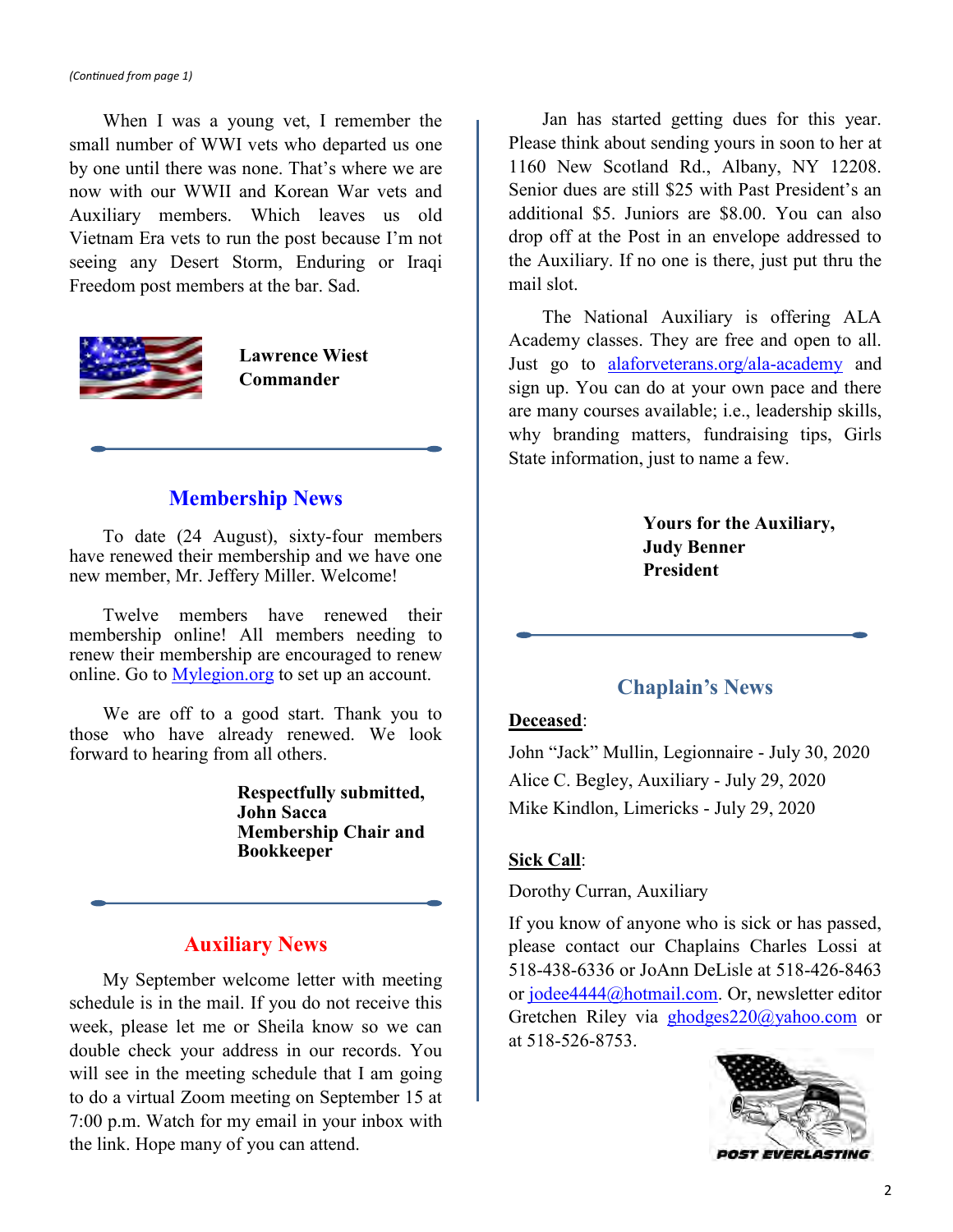# **American Legion MEMBERSHIP ELIGIBILITY EXPLAINED**

# **RELATIONSHIP TO VETERAN:**

- MOTHER

- **· DAUGHTER**
- SISTER
- **GRANDMOTHER**
- **· GRANDDAUGHTER**
- **SELF FEMALE VETERANS WHO HAVE SERVED**
- **MALE or FEMALE SPOUSE**

ELIGIBILITY PERIODS: April 6, 1917, to November 11, 1918; and any time after December 7, 1941

# TWO PATHS FOR ALA ELIGIBILITY **PATH ONE**

The potential member is related to a living veteran by one of the relationships stated above and the veteran is living AND a current member of The American Legion.



If the potential member is a female veteran, she only needs to have served during the eligible time periods to be eligible for ALA membership.

# PATH TWO

The potential member is related to a deceased veteran who served during the eligible time periods and was honorably discharged.





The deceased veteran did not have to be a nember of The American Legion in order for the potential member to join the ALA.

For more information, visit www.ALAforVeterans.org

## **American Legion Membership**

Membership includes discount programs and provides vital support to lobbying efforts and veterans services.

## **Eligibility Requirements**

If you have served federal active duty in the United States Armed Forces since December 7, 1941, and have been honorably discharged or are still serving – you are eligible for membership in The American Legion!

Because eligibility dates remain open, all active duty members of the U.S. Armed Forces are eligible to join The American Legion at this time, until the date of the end of hostilities as determined by the government of the United States. You must provide a copy of your DD-214 certifying your service dates.

Under eligibility guidelines for Legion membership, the term "active duty" as used in our national constitution includes "active duty for training."

However, our guideline further defines National Guardsmen and reservists as eligible under services to federal activation orders Title 10, Subsection 672 or Subsection 12301, created following Desert Storm to replace Subsection 672. In other words, to determine eligibility for service members in the National Guard or reserves, the activation order is the authority line. Non-eligible activation orders are Title 32 for the National Guard and Title 10 Subsection 270 for the reserves.

## **SONS Eligibility**

All male descendants, adopted sons and stepsons of members of The American Legion,

*(Continued on page 4)*